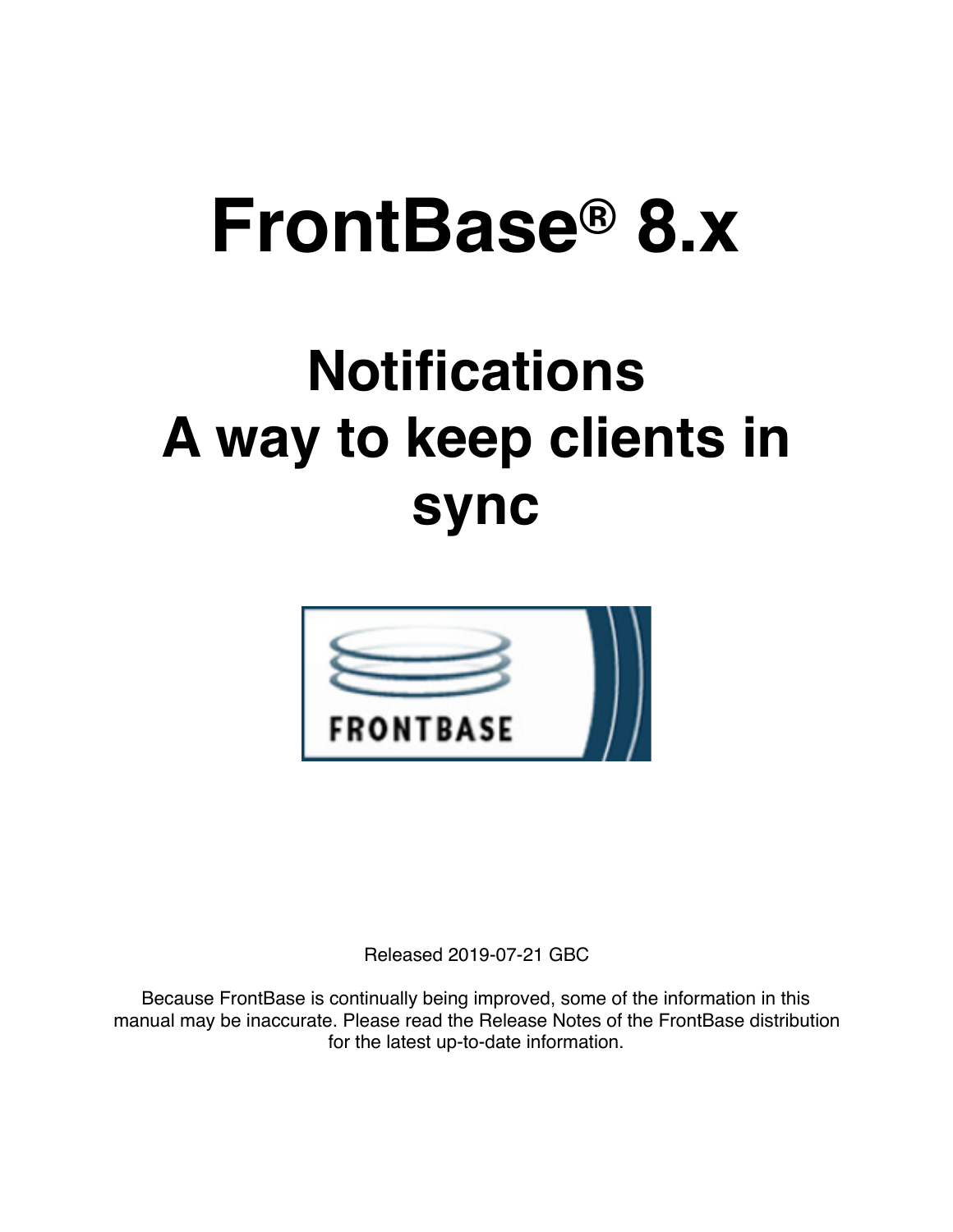FrontBase copyright ©2000 by FrontBase Inc. and its licensors. All rights reserved. Documentation within these pages may be printed by licensee for personal use. Except for the foregoing, no part of this documentation may be reproduced or transmitted in any form by any means, electronic or mechanical, including photocopying, recording, or any information storage and retrieval system, without permission in writing from FrontBase Inc.

FrontBase and the FrontBase logo are registered trademarks of FrontBase Inc. All other trademarks and registered trademarks are the property of their respective owners.

## **How to Contact FrontBase:**

#### **USA and International:**

FrontBase Inc. 26741 Portola Pkwy. Suite 1E #414 Foothill Ranch, CA 92610 USA

| http://www.frontbase.com   |
|----------------------------|
| support@frontbase.com      |
| info@frontbase.com         |
| sales@frontbase.com        |
| license@frontbase.com      |
| doc-feedback@frontbase.com |
|                            |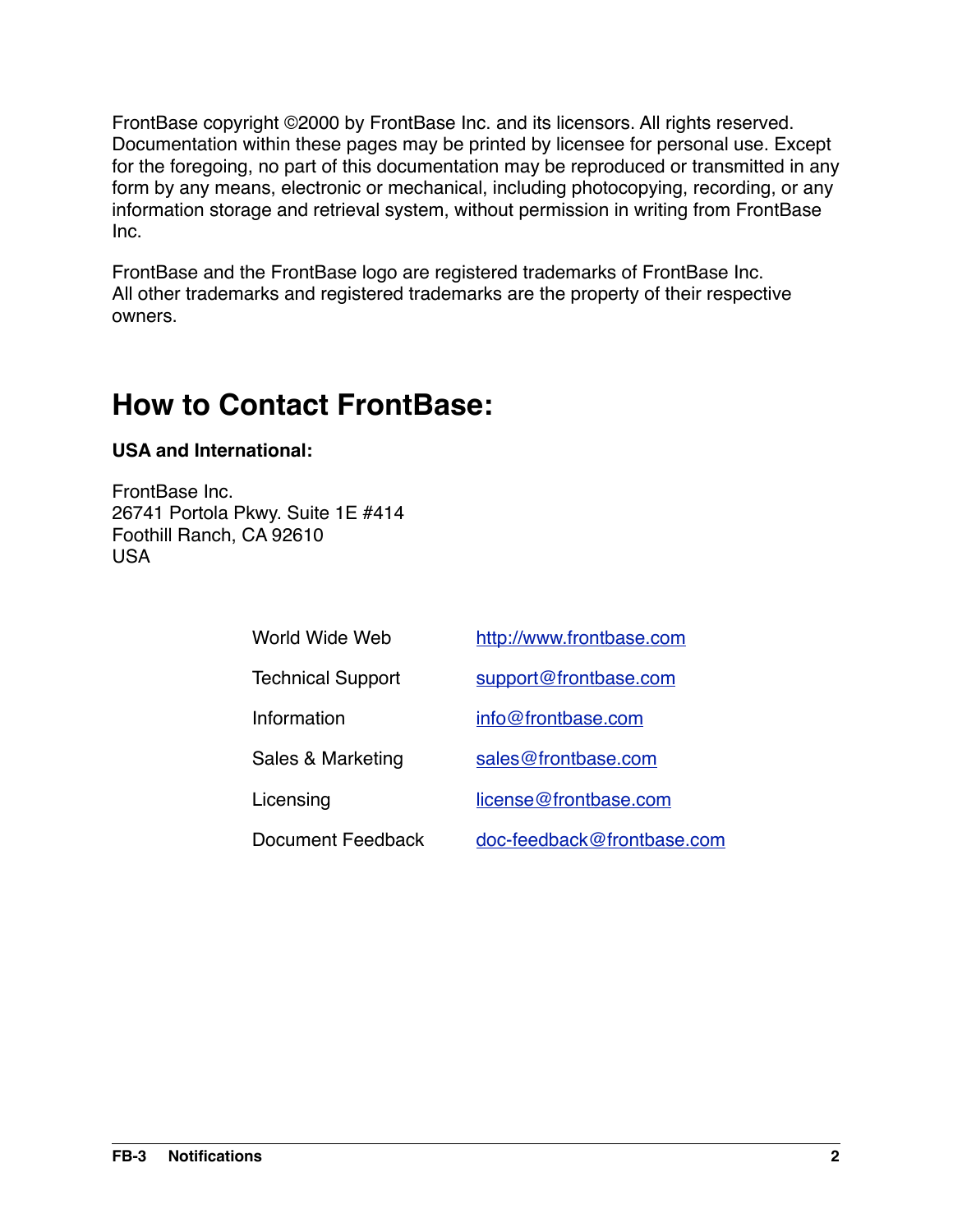## **Table of Contents**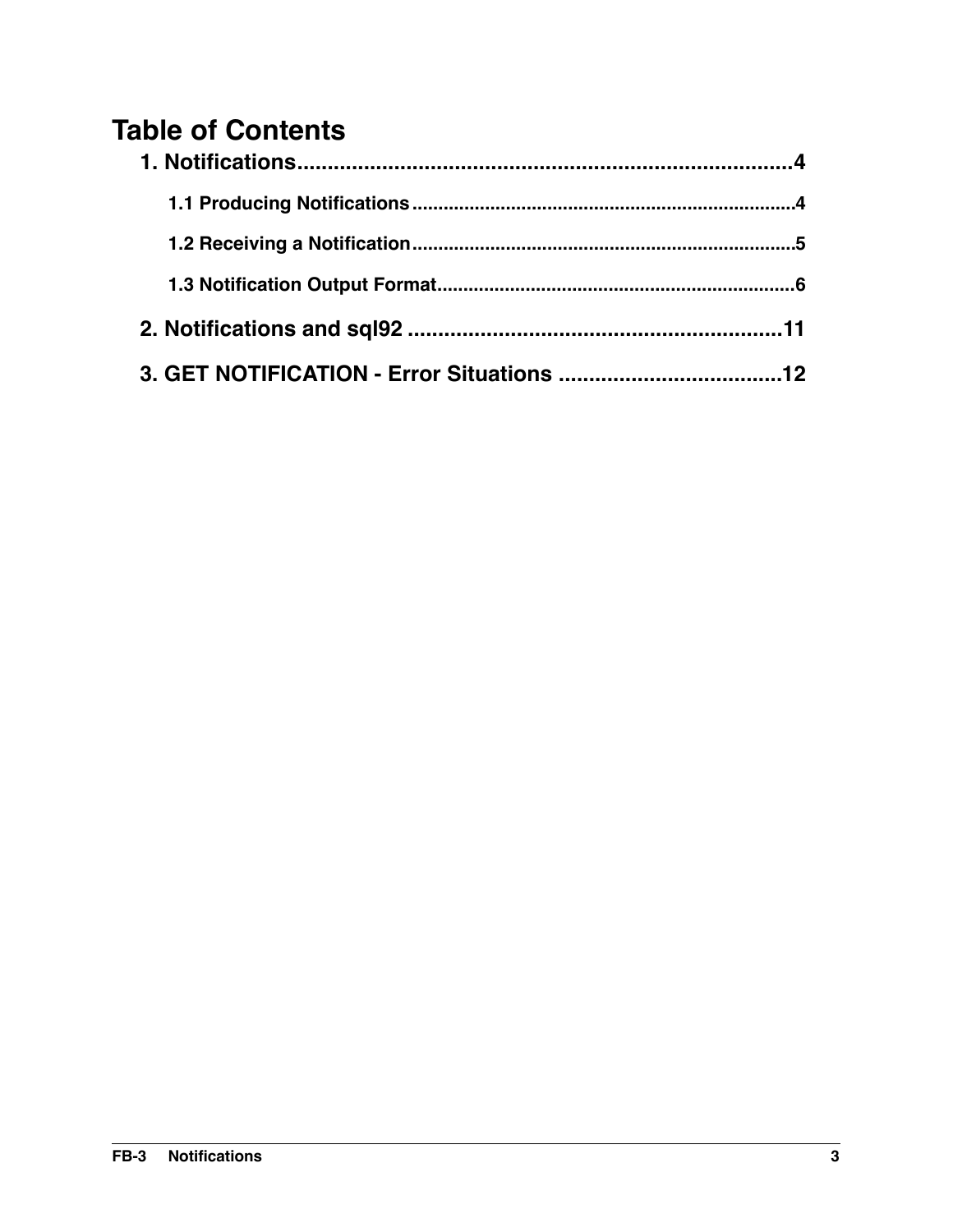## <span id="page-3-0"></span>**1. Notifications**

A notification is a way for a FrontBase database server (called server below) to tell clients that some client has made one or more changes to one or more tables, all within the context of a transaction. If a given client executes any combination of INSERT, DELETE and UPDATE SQL statements in a transaction, the server will collect the information necessary for generating a notification. Once the client executes a successful COMMIT, a notification is generated and distributed by the server to all other clients waiting for such a notification.

The notification mechanism in FrontBase suggests that a client application have a dedicated connection to the database listening for notifications, i.e. a connection in addition to any normal connection(s). The two connections are below labelled "producer" and "consumer", both typically running in separate threads. The "producer" will tell the server that notifications are to be produced after each successful COMMIT. The "consumer" will wait for notifications and whenever a notification is received, the "producer" part of the client application can be informed appropriately.

A notification can include values for PRIMARY KEY columns, but will otherwise not include column values. The latter point is mainly to avoid having the server perform SELECT privilege checks for each "consumer", but will in general also reduce the overhead the server incurs for managing the notification system.

A "consumer" implies a normal database connection, preferably using the same login details as the "producer" and can as such request the server also to perform any other SQL statements. After a "consumer" receives a notification it can decide to, pending on the nature of the notification, select e.g. the new column values for an UPDATE before passing on the notification to its "producer" companion.

#### <span id="page-3-1"></span>**1.1 Producing Notifications**

A "producer" needs first to tell the server that notifications are to be produced and distributed after each successful COMMIT:

```
SET NOTIFICATION OUTPUT TRUE
     [WITH PRIMARY KEY] [WITH SCHEMA] [USER '<string>'];
```
After executing the statement above, the server will during a transaction collect the necessary information required to produce a notification. If a subsequent COMMIT is executed successfully, the notification is produced and distributed to all "consumer"s.

The optional WITH PRIMARY KEY is to indicate that primary key information for a given row is to be included in the generated notification output. The default is to not include the primary key information in the notification output.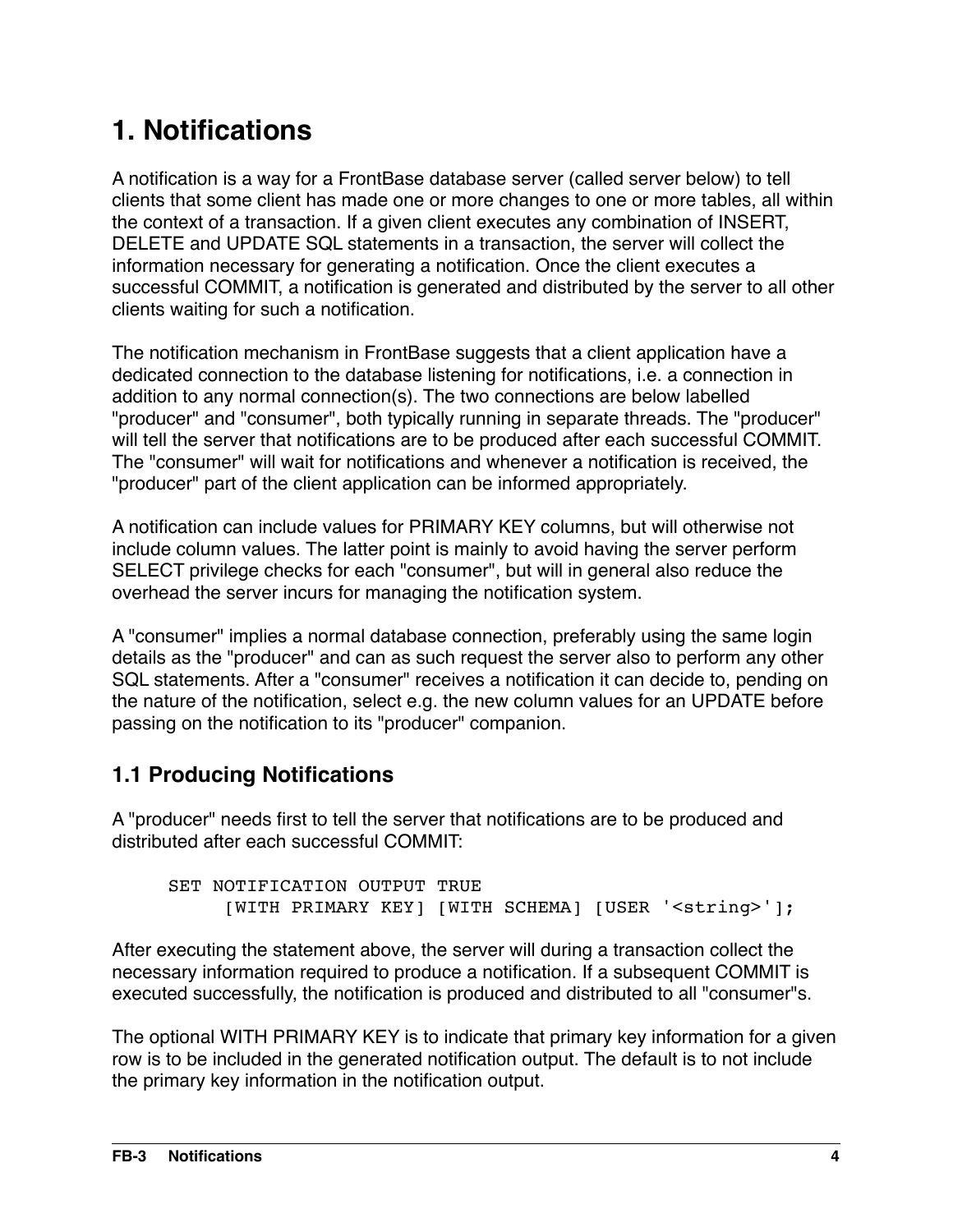The optional WITH SCHEMA is to indicate that the name of the schema of a table is to be prefixed to the table name in the generated notification output. The default is to not include the schema name in the notification output.

The optional USER is to allow generated notifications to contain an identification any "consumer" can use and/or display as it see fit.

If a "producer" for whatever reason want to skip generating notifications (could be bulk INSERT, UPDATE or DELETE statements), it needs to tell the server like this:

```
SET NOTIFICATION OUTPUT FALSE;
```
#### <span id="page-4-0"></span>**1.2 Receiving a Notification**

Any connection to a database can receive notifications. The first step is to tell the server that "this" connection wants to become a "consumer", i.e. to receive notifications:

SET NOTIFICATION GET TRUE [EXCEPT OWN];

The optional EXCEPT OWN is to indicate that if "this" connection also can produce notifications, such notifications are not to be returned to "this" connection.

Receving notifications can be turned off anytime:

SET NOTIFICATION GET FALSE;

Receiving a notification:

GET NOTIFICATION [TIMEOUT <double value>];

The issuing connection will block until a notification is received or if a timeout value has been specified and reached.

The notification output is returned as a property list (see 1.3) and as part of the meta data the server always returns when a statement has been executed. The "stmt" property has the value "NOTIFICATION" and the "msg" property has the property list as value.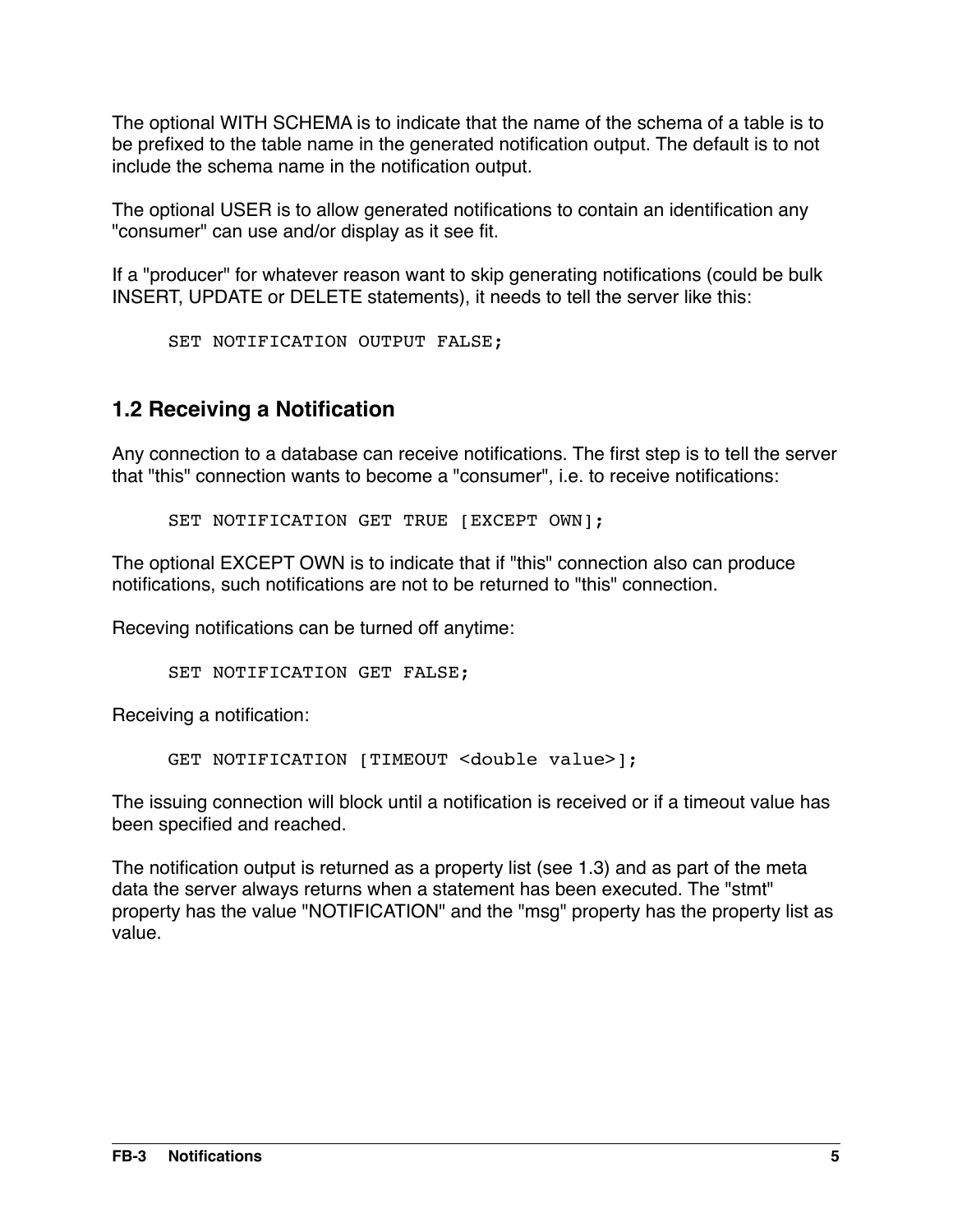#### <span id="page-5-0"></span>**1.3 Notification Output Format**

The notification output returned to a client application is formatted as an "old style" property list, which means simple dictionaries and arrays with the separators being {}  $()$ ";,

A quick brush-up on the syntax:

```
Dictionary: { \langle key \rangle = \langle value \rangle; ... }
Array: ( <value>, ...);
```
<key> and <value> are string values, often wrapped in double-quotes, but not always. This implies that a double-quote in a <key> or <value> is escaped as \". The dictionary and array components can be nested arbitrarely deep.

Example: A property list with a single dictionary mapping KEY1 to an array and KEY2 to a string:

```
{
    KEY1 = (1001, "1.23"); KEY2 = "Just a string";}
```
Example: An array with 3 values:

```
(
      1001, "1.23", "Just a string",
\lambda
```
A normal distribution of FrontBase contains a client side library called FBCAccess (libFBCAccess-<os version>.a) that includes a C based property list reader called FBCPlist that can interpret the notification output and provide access to the various dictionary, array and string components.

The notification output generated by the server is a top level dictionary with multiple key/ value pairs. The values for the INSERT, DELETE and UPDATE keys will always be dictionaries.

Example:

```
{ INSERT = { ... };
  UPDATE = \{ \ldots \};
  DELETE = \{ \ldots \};
   USER = "<string>";
}
```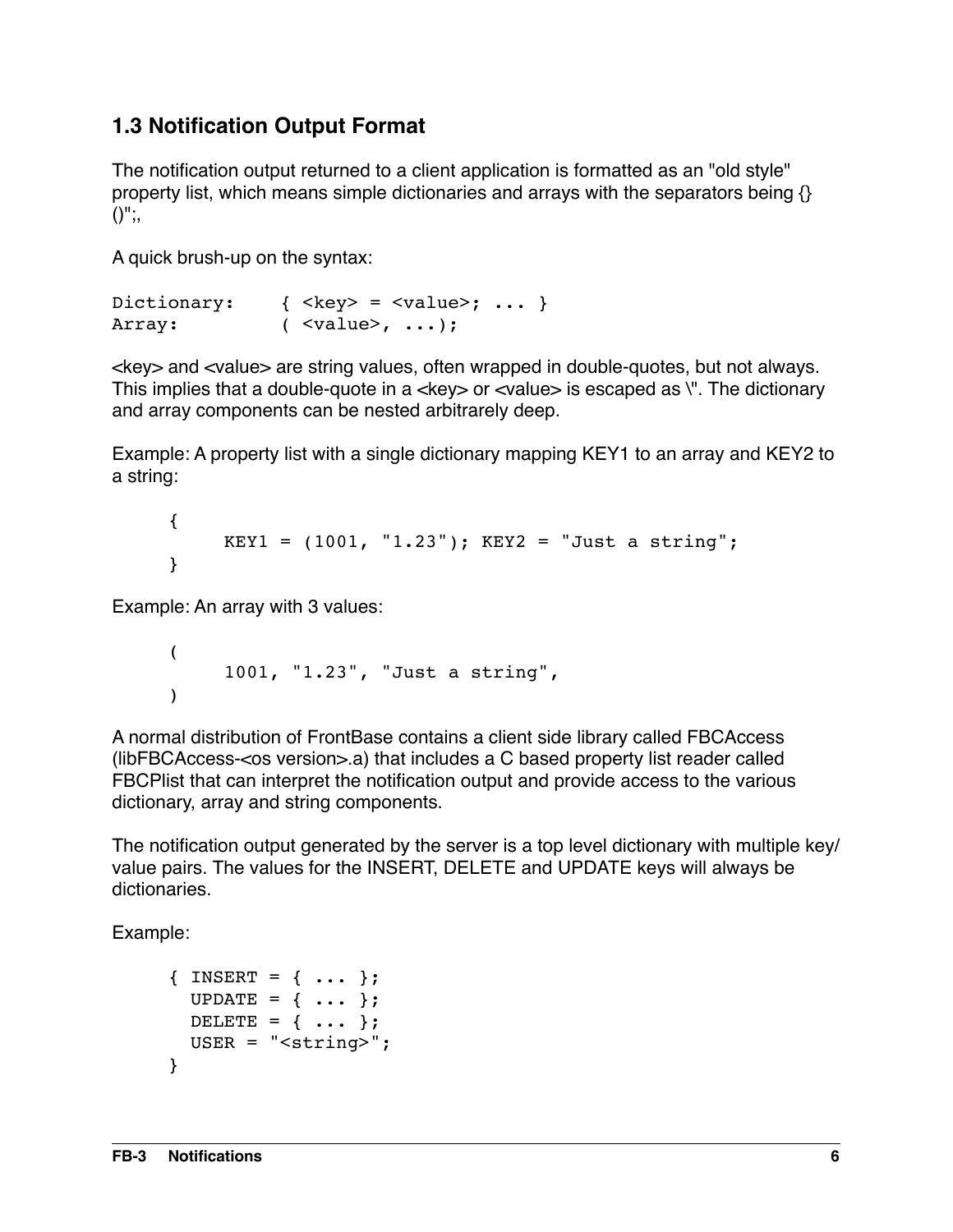The USER key is mapped into the string value specified as part of the "SET NOTIFICATION OUTPUT TRUE ..." statement.

The server will collect relevant information during a transaction and upon a successful COMMIT, the property list is generated and forwarded to all "consumer"s that have requested to receive notifications with the "SET NOTIFICATION GET TRUE ..." statement (see x.y).

The INSERT, DELETE and UPDATE sub-dictionaries are identical in structure:

{ "<table name>" = { ... }; ... }

Each sub-directory holds one or more <table name> keys each mapped into another sub-directory. If the optional WITH SCHEMA is supplied with the SET NOTIFICATION OUTPUT TRUE statement (see 1.2), a <table name> is actually a string including names for both the schema and the table:

"<schema name>.<table name>"

The keys for a sub-directory which denotes the value for a <table name> key are:

| $\left\{ \begin{array}{ccc} 1 & 1 \\ 1 & 1 \end{array} \right.$ | ROW INDEXES = $(  )$ ;         |
|-----------------------------------------------------------------|--------------------------------|
|                                                                 | PK COLUMN NAMES = $(  )$       |
|                                                                 | PK COLUMN VALUES = $(  )$ ;    |
|                                                                 | UPDATE COLUMN NAMES = $(  )$ ; |
|                                                                 |                                |

If the table in question has no PRIMARY KEY, the PK\_COLUMN\_NAMES and PK\_COLUMN\_VALUES keys are not included. Applies also if the optional WITH PRIMARY KEY isn't supplied with the SET NOTIFICATION OUTPUT TRUE statement (see 1.1).

The UPDATE\_COLUMN\_VALUES key is only included for tables in the UPDATE subdirectory.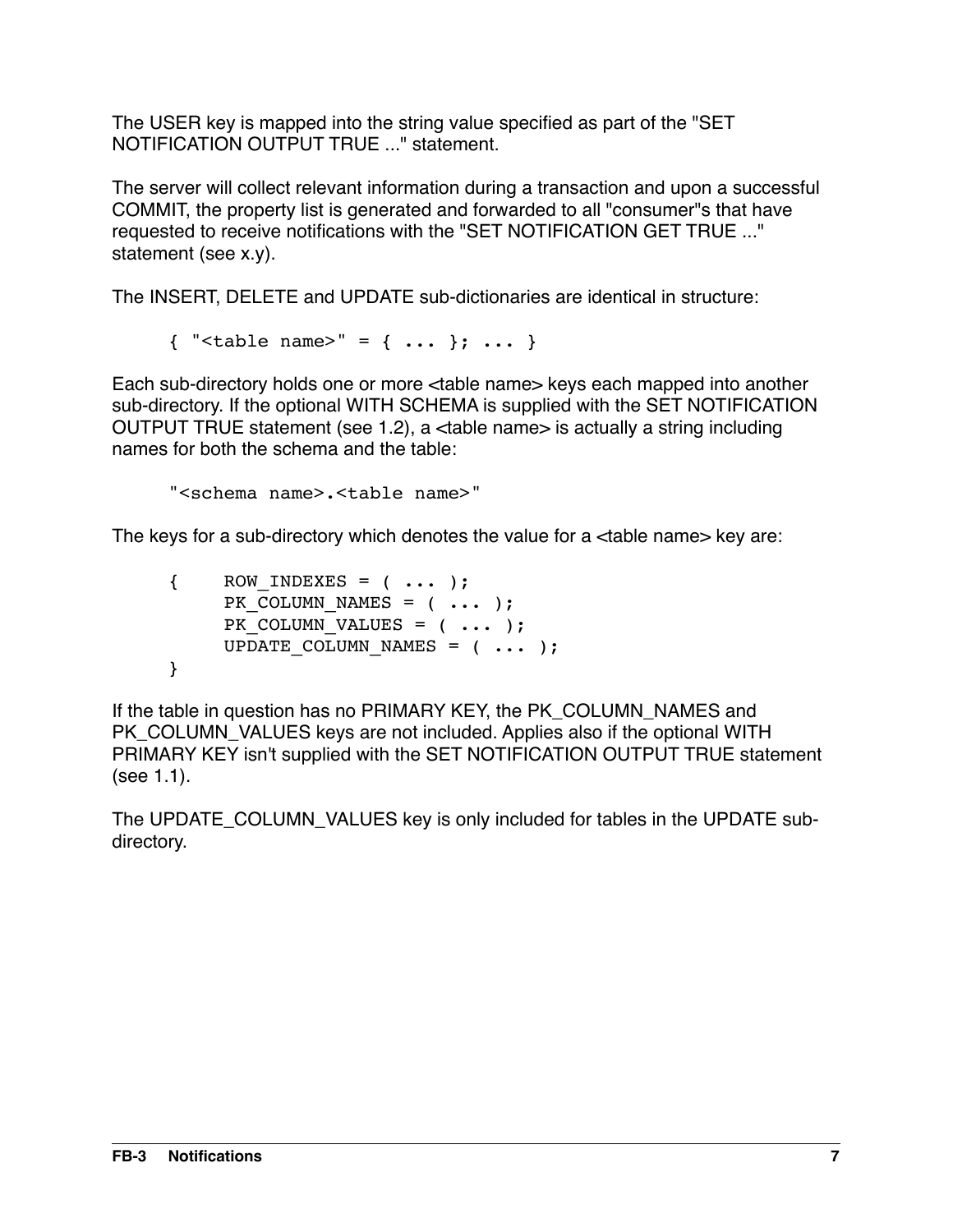The value for the ROW\_INDEXES key is an array of 64-bit integers (formatted as strings):

ROW INDEXES =  $(1001, 1017, 123456789)$ ;

Each row index is a unique value denoting the row in the table that has been INSERTed, DELETEd or UPDATEd. The row index allows for an extremely fast way of SELECTing rows:

```
SELECT ... FROM <table> WHERE INDEX = <row index>;
    or
SELECT ... FROM <table> WHERE INDEX IN (<row index>, ...);
```
The value for the PK COLUMN NAMES key is an array of column names:

 $(**column name**), ...$  );

If there is only a single column in the PRIMARY KEY constraint, a string value is returned instead of the sub-array.

The value for the PK COLUMN VALUES key is an array with a sub-array for each affected row:

( (<pk1>, ....), ...);

If there is only a single column in the PRIMARY KEY constraint, a string value is returned for each affected row instead of the sub-array.

The value for the UPDATE\_COLUMN\_NAMES key is an array with a sub-array for each row affected:

 $($  (<coll>, ....), ...);

If only a single column is updated, a string value is returned for each affected row instead of the sub-array.

The cardinality of the array values for the ROW\_INDEXES, PK\_COLUMN\_VALUES and UPDATE\_COLUMN\_NAMES keys are identical.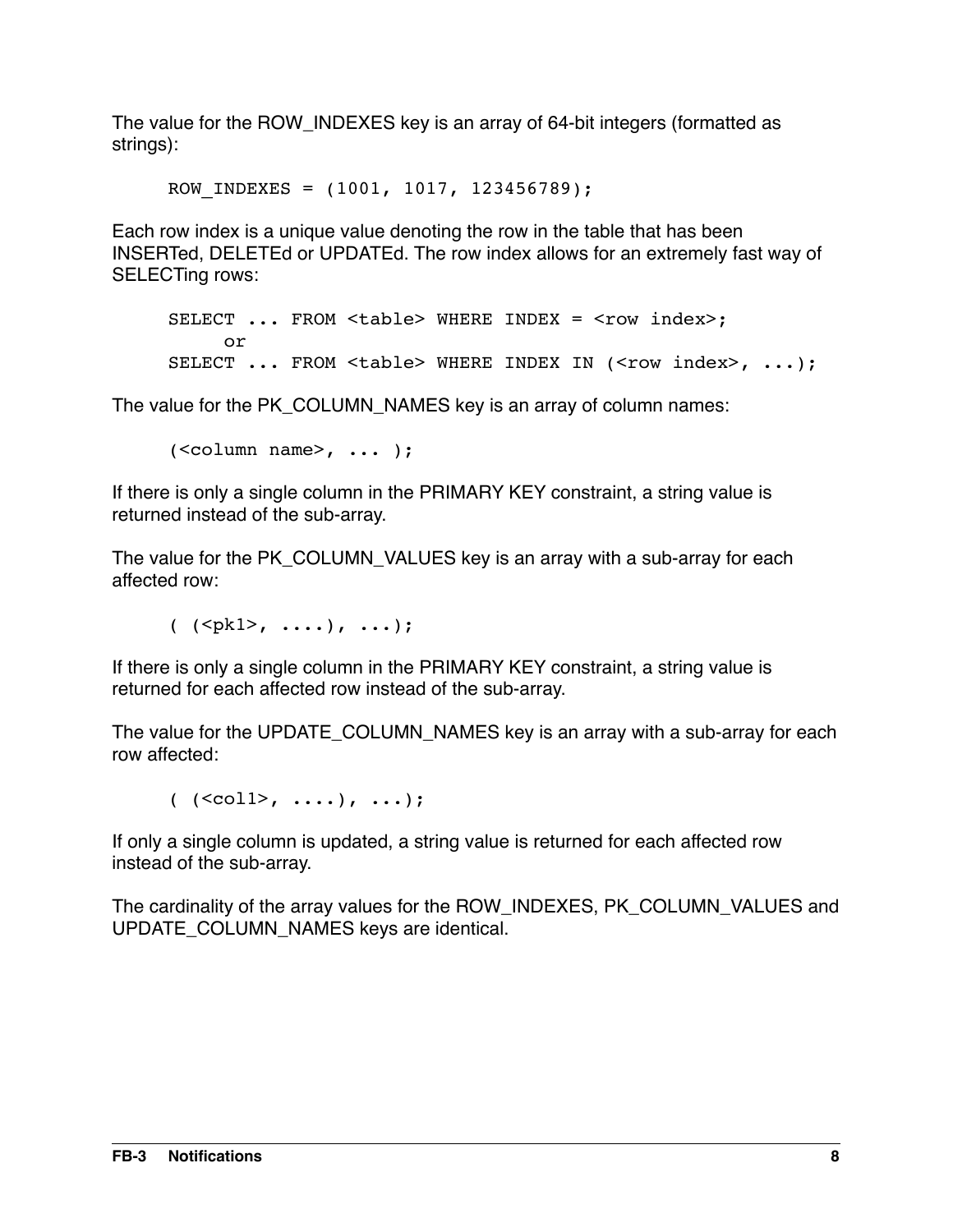Example (assuming that auto commit has been disabled):

```
SET NOTIFICATION OUTPUT TRUE;
CREATE TABLE AT0(C0 INT PRIMARY KEY,
                  C2 INT,
                 C3 VARCHAR(32));
INSERT INTO AT0 VALUES (1, 1001, 'string 1'),
                        (10, 1002, 'string 2'),
                        (100, 1101, 'string 3');
DELETE FROM ATO WHERE CO = 10;
UPDATE ATO SET C2 = 1003;
UPDATE ATO SET C3 = 'string 4' WHERE C0 = 100;UPDATE ATO SET C2 = 5, C3 = 'Just a string';
COMMIT;
```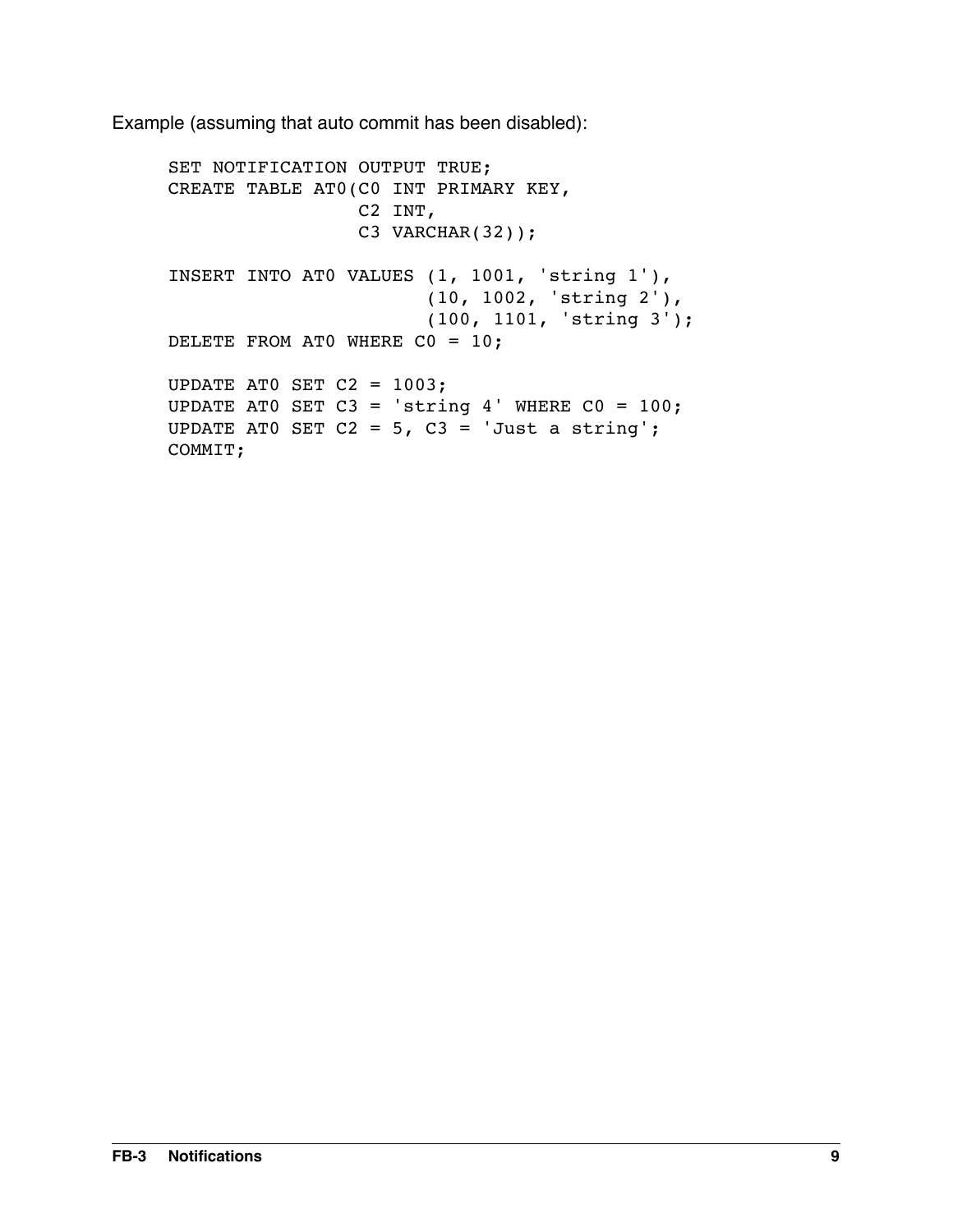The resulting notification output property list:

```
{
     INSERT = {AT0 = f"ROW_INDEXES" = (0, 1, 2,);"PK COLUMN NAMES" = CO;
               "PK_COLUMN_VALUES" = (1, 10, 100);
          };
     };
     UPDATE = \{AT0 = \{"ROW_INDEXES" = (0, 2, 2, 0, 2,);"PK COLUMN NAMES" = CO;
               "PK COLUMN VALUES" = (
                    1,
                    100,
                    100,
                    1,
                    100,
               );
               "UPDATE_COLUMN_NAMES" = (
                    C2,
                    C2,C3,(C2, C3),
                    (C2, C3),
               );
          };
     };
     DELETE = {
          AT0 = f"ROW_INDEXES" = (1,);"PK COLUMN NAMES" = C0;
               "PK COLUMN VALUES" = (10,);};
     };
}
```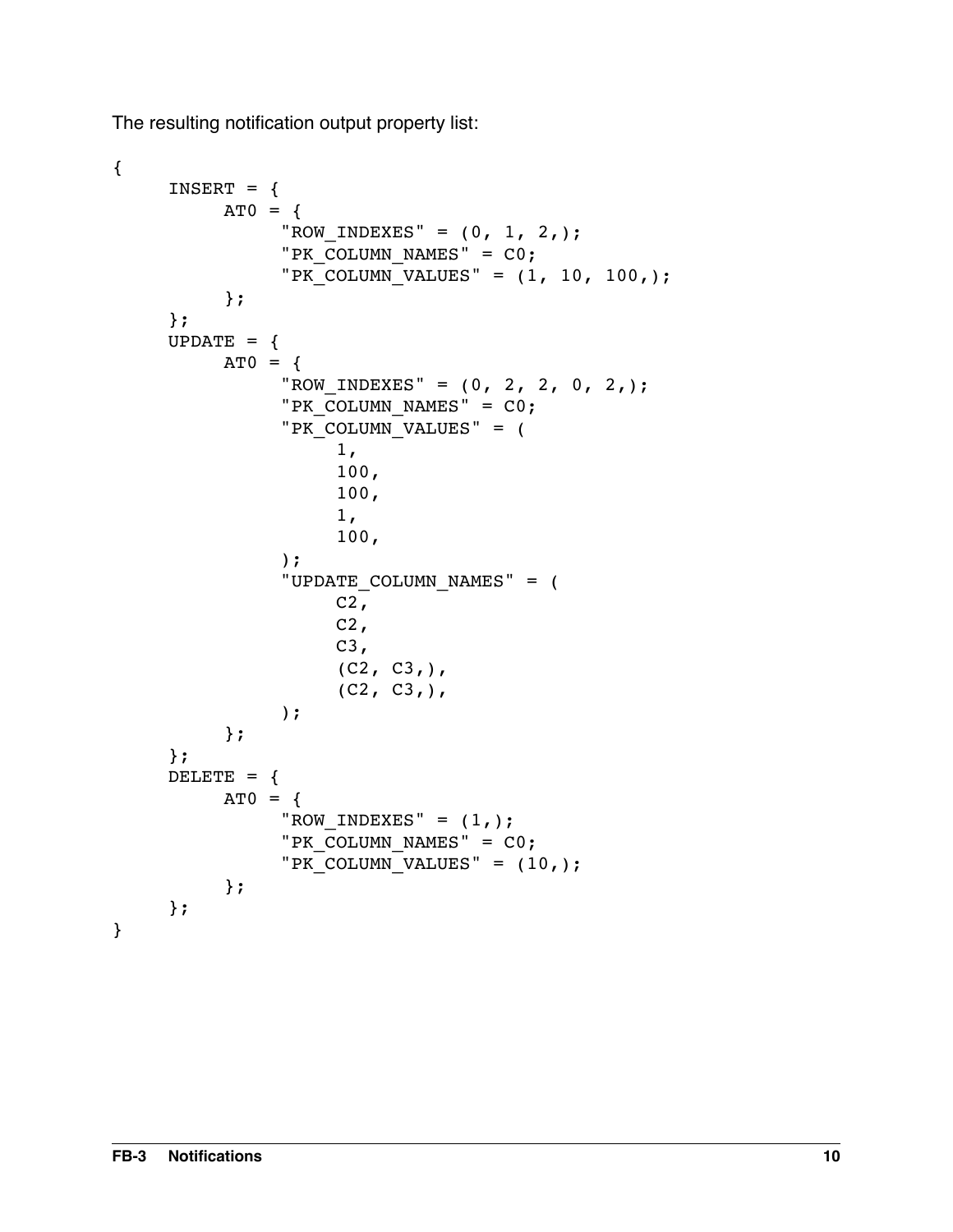## <span id="page-10-0"></span>**2. Notifications and sql92**

The command line tool called sql92 has been augmented with a new command:

SHOW NOTIFICATION [FOREVER];

It is a cover for sending the SET NOTIFICATION GET TRUE and GET NOTIFICATION statements to the server.

sql92 will receive the notification, interpret the property list (using the FBCPList functions found in the FBCAccess library included with all FrontBase versions) and convert the result back into a string which is output on the console.

Example:

```
demodb@localhost#3> show notification;
2019-06-21 15:13:20.186892
{\rm \{ "INSERT" = \{ "t0" = \{ "ROW INDEXES" = ("19")}; \} }"PK COLUMN NAMES" = "c0"; "PK_COLUMN_VALUES" = ("110"); }; };
"USER" = "Myself"; }
```
The optional FOREVER is to indicate that sql92 will enter an infinite loop where it will be repeating the "GET NOTIFICATION + interpret property list + convert property list back to string" sequence forever. This forever loop can, however, be interrupted by a Ctrl-C.

A wait caused by a single GET NOTIFICATION statement can similarly be interrupted by a Ctlr-C. In case a GET NOTIFICATION is interrupted, the server will return an error message (see next section).